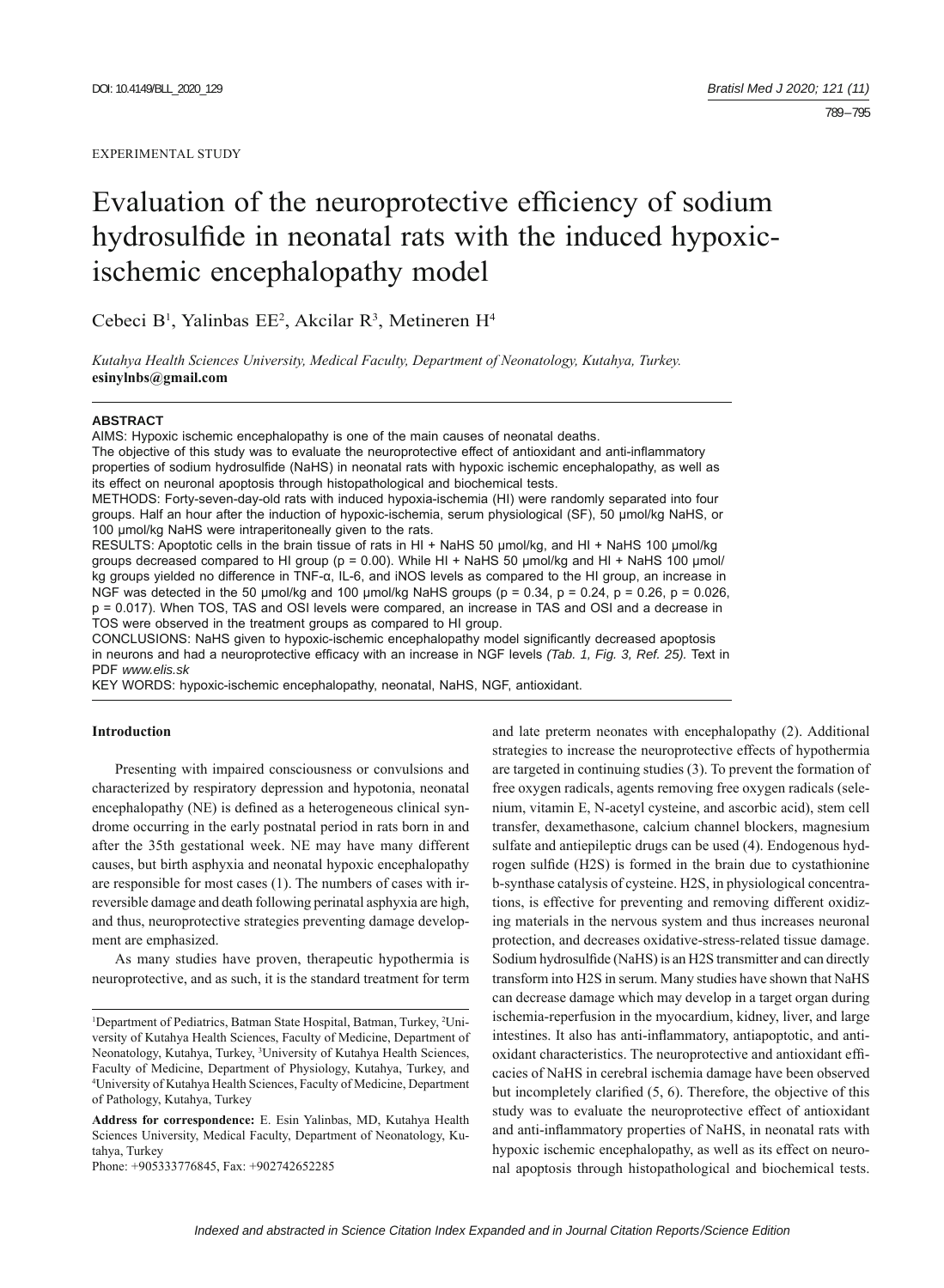#### 789 – 795

# **Materials and methods**

# *Animals*

This study was approved by the Ethics Committee of Animal Care and Usage of Kutahya Health Sciences University, Kutahya, Turkey. Sprague–Dawley rats, at 16–18 days of pregnancy, were kept separately in a barrier facility at a temperature of  $25.0 \pm 1.0$ °C and relative humidity of 60 ± 5 % with food and water *ad libitum*, under a 12/12 h light/dark cycle. These conditions were designed to prevent exposing the animals to bright light or noise. Pups weighing 13–19 g were selected on postnatal day 7 (P7).

## *Hypoxic ischemic (HI) brain injury model*

The HI brain injury model in neonatal rats was established according to the method detailed by Rice-Vannucci (7). P7 rat pups were anesthetized by isoflurane inhalation. After anesthesia, the necks of the rat pups, using standard sterile techniques, were draped and prepared. In a supine position, the left common carotid artery was ligated with a 5-0 silk suture. Rats were exposed to hypoxia (8 % oxygen concentration and 92 % nitrogen) using standard published protocols, for 2 h at 37  $^{\circ}$ C. The flow rate was monitored continuously in the chamber. After exposure to hypoxia, all animals were monitored closely for any signs of distress, failure to thrive, infection, or serious disability. After hypoxia, animals were assessed and returned to their mothers.

# Sodium hydrosulfide (NaHS) administration and animal group*ing*

Pups from each litter were randomly assigned to four groups  $(n = 9)$  as follows:

- *1. Control group (C):* In the control group, rat pups were randomly chosen from the same litters of HI rats, and only the skin incision was performed to isolate and expose the common carotid artery; neither ligation, nor hypoxia, were administered to these animals.
- *2. HI group:* HI brain injury was induced.
- *3. HI + sodium hydrosulfi de 50 μmol/kg (HI + NaHS 50 μmol/kg) group:* NaHS was administrated 30 min after HI brain injury by intraperitoneal (ip) injection in a dose of 50 μmol/kg (8).
- *4. HI + sodium hydrosulfi de 100 μmol/kg (HI + NaHS 100 μmol/kg) group:* NaHS was administered 30 min after HI brain injury by an ip dose of 100 μmol/kg (9).

# phosphate nick-end labelling (TUNEL) method. The left hemisphere was stored at –80 °C until analyzed biochemically and via molecular biologic studies.

## *Biochemical analyses*

The brain tissue extracted from the sacrificed animals was first placed in a phosphate buffer (pH  $7, 4$ ). Briefly, the tissues were disrupted with a homogenizer (WiseTis, HG-15A, Korea). Later, the tissue samples were centrifuged at 7,800 x g for 15 min at  $+4$  °C. Total anti-oxidative status (TAS) and total oxidative status (TOS) levels, which are among the oxidative stress parameters, were measured using kits (Rell Assay, Gaziantep, Turkey) according to the manufacturer's protocol (9, 10). Changes in the absorbance of samples were measured at 530 nm and 660 nm using an ELISA microplate reader (Thermo Multiscan GO, 1510, Finland), and the results were expressed as mmol Trolox Eq/mg protein. The oxidative stress index (OSI) was defined by formula: OSI (arbitrary unit) =  $[(TOS, mmol/L)/(TAS, mmol)$  Trolox equivalent/ L $)/100$ .

## *RNA extraction and cDNA synthesis*

Total RNA was extracted from the frozen brain tissue samples using the GeneJET RNA Purification Kit (Thermo, Cat No:  $#$ K0732) according to the manufacturer's protocol. The purity and concentration of the extracted RNA was determined spectrophotometrically at 260 nm and 280 nm wavelengths (Maestro Nano Micro-Volume spectrophotometer, Maestrogen Inc., Las Vegas, NV). Complementary DNAs (cDNA) were synthesized from 1 μg of the total RNA using an EasyScript™ cDNA Synthesis Kit (abm) according to the manufacturer's instructions. The cDNAs were stored at -20 °C until used in the quantitative real-time polymerase chain reaction (qRT-PCR).

#### *Quantitative real-time PCR*

The mRNA levels of transforming growth factor-alpha (TNF- $\alpha$ ), interleukin 6 (IL-6), nerve growth factor (NGF), inducible nitric oxide synthase (iNOS), and the housekeeping gene beta-actin (β-actin) were measured by qRT-PCR using a LightCycler 480 Real-Time PCR System (Roche Diagnostics, Germany). The specific primers for measuring target genes and  $\beta$ -actin were used, and the lengths for amplified products were as follows: β-actin (Sense: 5'-AGG CCA ACC GTG AAA AGA TG-3' and anti-sense: 5'-ACC AGA GGC ATA CAG GGA CAA-3', 100 bp);

#### *Sample collection*

Neonatal rats  $(n = 9)$ , in each group) were anesthetized with isoflurane inhalation 5 h after NaHS injections and then sacrificed. Brain tissue samples were collected in liquid nitrogen and rapidly dissected. Brain tissue was precisely divided into two hemispheres. The right hemisphere was kept in a 10% formalin solution for histological examination and analyzed for neuronal apoptosis using the terminal deoxynucleotidyl transferase-mediated deoxyuridine tri-

## **Tab. 1. Oxidative stress markers of brain tissue in all groups.**

| Groups               | C<br>$(n=9)$                  | HI<br>$(n=9)$                  | $HI+NaHS$<br>$50 \mu$ mol/kg<br>$(n=9)$ | $HI+NaHS$<br>$100 \mu$ mol/kg<br>$(n=9)$ | p     |
|----------------------|-------------------------------|--------------------------------|-----------------------------------------|------------------------------------------|-------|
| TAS (mmol/L)         | $0.32 \pm 0.07$ <sup>a</sup>  | $0.29 \pm 0.05^{\rm b}$        | $0.48 \pm 0.07$                         | $0.65 \pm 0.11$ <sup>ab</sup>            | 0.04  |
| $TOS$ ( $\mu$ mol/L) | $14.4 \pm 0.77$ <sup>ab</sup> | $25.9 \pm 3.28$ <sup>ac</sup>  | $20.7 \pm 0.80$ <sup>b</sup>            | $17.5 \pm 1.77$ °                        | 0.000 |
| OSI                  | $4.78 \pm 0.97$ <sup>a</sup>  | $15.9 \pm 4.08$ <sup>abc</sup> | $4.63 \pm 0.90^b$                       | $4.28 \pm 1.05$ °                        | 0.03  |
|                      |                               |                                |                                         |                                          |       |

p: shows the differences between all groups (Kruskal-Wallis test).

 $a, b, c$ : in each line, the difference between the means with the same letters are significant,  $p \le 0.05$  (Mann-Whitney U test).

Groups: Control (C; n=9), Hypoxic ischemia group (HI; n=9), Hypoxic ischemia+sodium hydrosulfide 50 μmol/kg group (HI+NaHS 50 μmol/kg; n=9), Hypoxic ischemia+sodium hydrosulfi de 100 μmol/kg group (HI+NaHS  $100 \text{ mmol/kg}$ ; n=9).

TAS – total anti-oxidative status, TOS – total oxidative status, OSI – oxidative stress index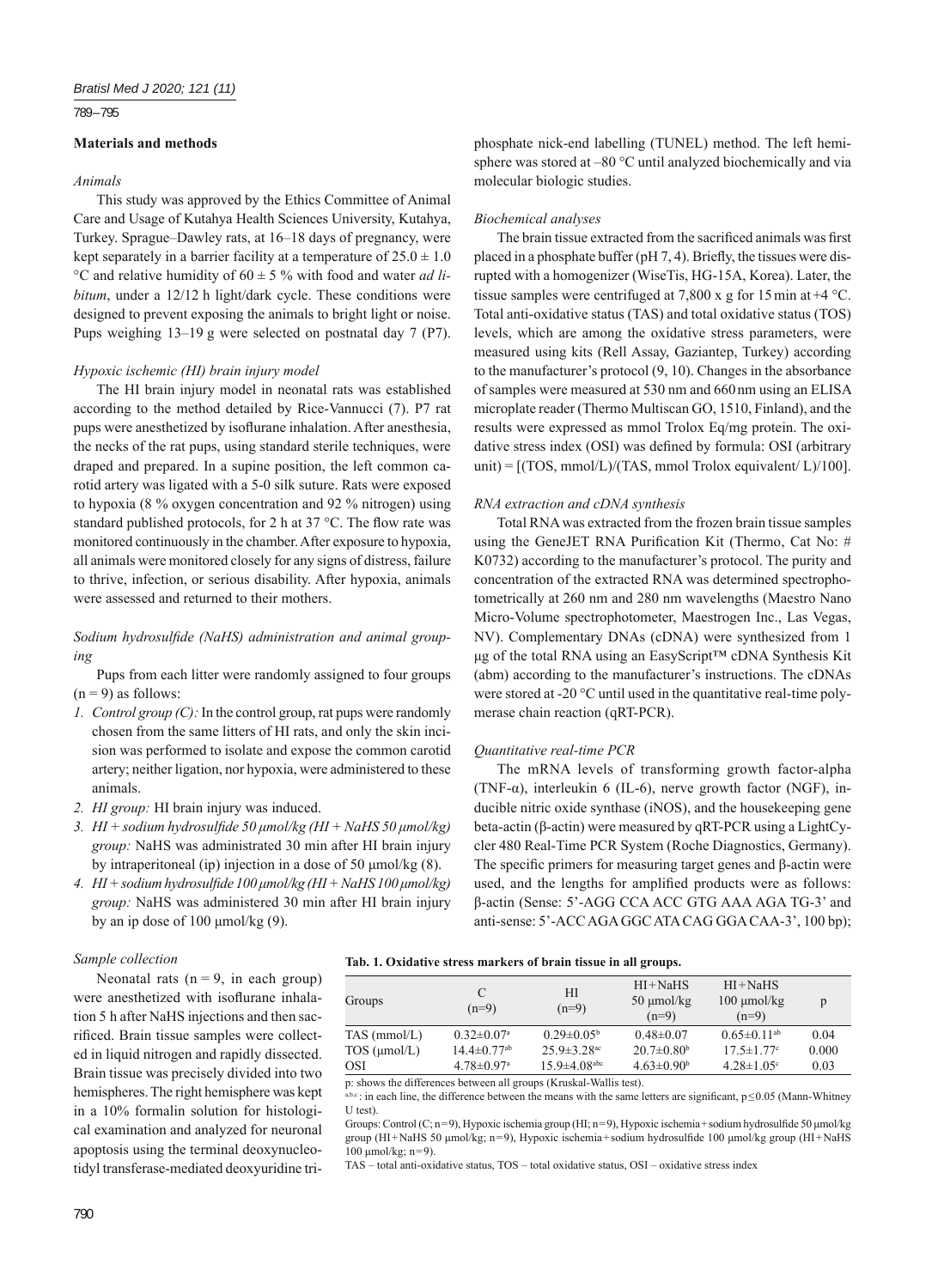

**Fig. 1. Effect of NaHS on mRNA expression of TNF-α, IL-6, NGF and iNOS: A; There were no significant differences in TNF-α gene mRNA expression levels in the brain tissues among C, HI, HI + NaHS 50 μmol/kg, and HI + NaHS 100 μmol/kg groups (p > 0.05). B; \* shows signifi**  cant difference between C and HI groups (p ≤ 0.05; Mann–Whitney U test). C; \* shows significant difference between HI and HI + NaHS 50  $μ$ mol/kg groups ( $p \le 0.05$ ; Mann–Whitney U test),  $†$  shows significant difference between HI and HI + NaHS 100  $μ$ mol/kg groups ( $p \le 0.05$ ; Mann–Whitney U test). D; <sup>★</sup> shows significant difference between C and HI groups (p ≤ 0.05; Mann–Whitney U test).

TNF-α (Sense: 5′-CCA CCA CGC TCT TCT GTC TAC-3′ and anti-sense: 5′-GCT ACG GGC TTG TCA CTC G-3′, 148 bp); IL-6 (Sense: 5′-CTT CCA GCC AGT TGC CTT CTT G-3′ and anti-sense: 5′-TGG TCT GTT GTG GGT GGT ATC C-3′, 109 bp); NGF (Sense: 5′-CCA AGG ACG CAG CTT TCT AT-3′ and anti-sense: 5′-CTC CGG TGA GTC CTG TTG AA-3′, 500 bp), and iNOS (Sense: 5′-TGT TGT AGC GCT GTG TGT CA-3′ and anti-sense: 5′-CAC CTT GGA GTT CAC CCA GT-3′, 126 bp). All PCR amplifications were performed in duplicate reactions and in the final volume of 20 μl containing 5 μl cDNA,  $0.6$  μl of specific primers, and 10 μl of master mix SYBR green (EvaGreen Express qPCR MasterMix, abm, Canada) 3.8 μl ddH<sub>2</sub>O using the following protocol:

- 1. Pre-incubation at 95 °C for 30 s to activate DNA Taq polymerase,
- 2. Forty two-step cycles with denaturation at 95 °C for 15 s,
- 3. Annealing at 60  $^{\circ}$ C for 60 s,
- 4. Extension at 72 °C for 30 s.

In addition, the no-template negative control  $(H_2O)$  was routinely run in every PCR. The melting curve was examined at the end of the amplification process to ensure the specificity of PCR products. The expression levels of target genes (TNF-α, IL-6, NGF, iNOS) were normalized against β-actin expression. To determine the relative quantification of gene expression, the comparative cycle of threshold (Ct) method, with arithmetic formula (2−ΔΔCt), was used.

#### *Histopathologic examination*

After being fixed with 10 % buffered formalin and embedded in paraffin, brain samples were cut into 5-mm thick sections and then stained with hematoxylin–eosin (H&E). Brain pathological injury was assessed via light microscope (Olympus BX51, Japan).

## *TUNEL staining*

Rat brains were examined by a pathologist blinded to the groups. The TUNEL method (*in situ* apoptosis detection kit, Bio-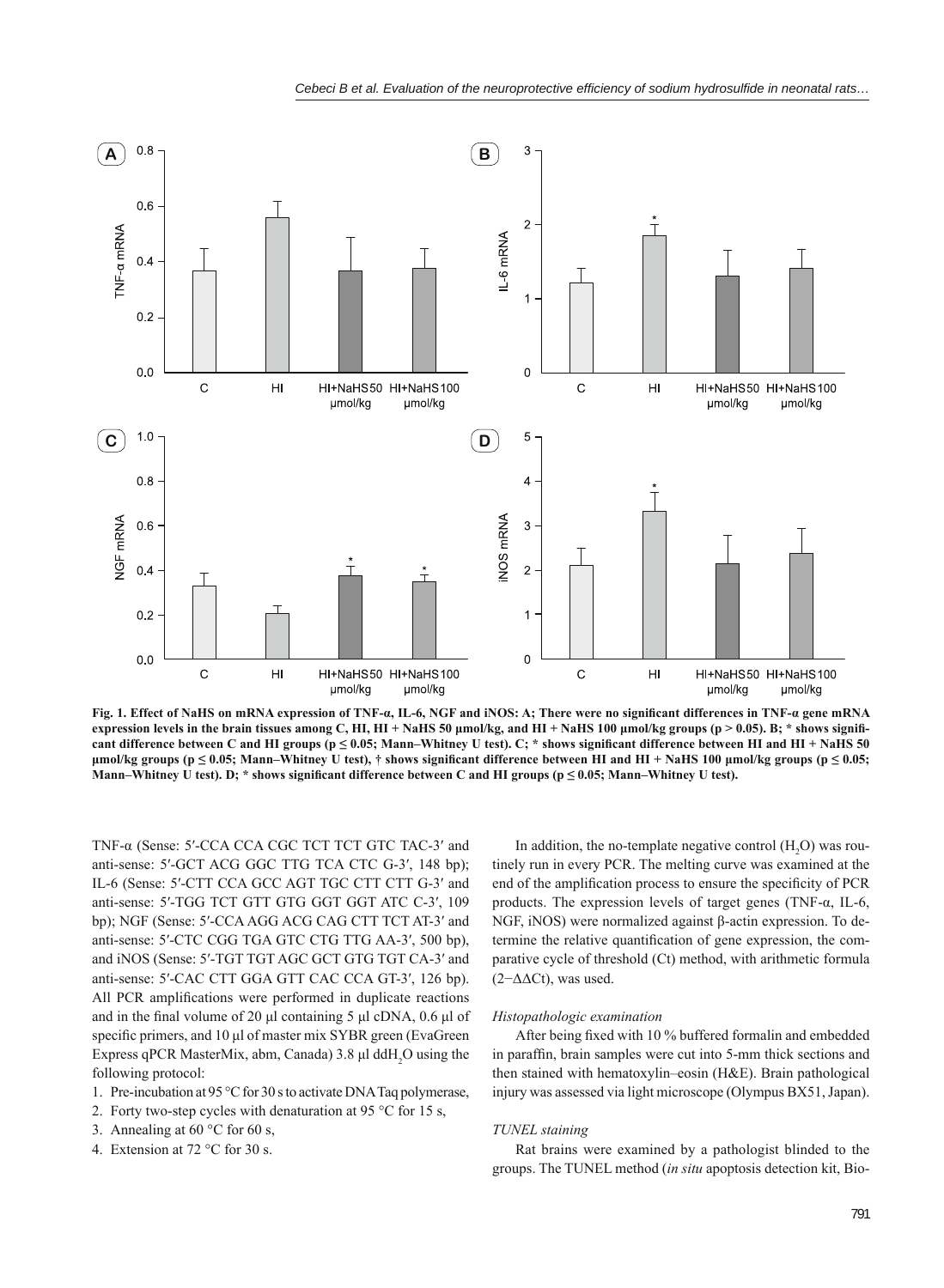# *Bratisl Med J 2020; 121 (11)*

# 789 – 795

gen, catalog no S7101) was used to identify and quantify apoptotic neuronal cells and to detect DNA fragmentation in neurons. The procedure was as follows:

- 1. Coronal brain sections, 5-mm thick, were deparaffinized and treated with alcohol.
- 2. Sections were incubated with protein kinase K at room temperature for 15 min.
- 3. Sections were fixed in 4 % paraformaldehyde phosphate-buffered saline (PBS) at room temperature for 30 min,
- 4. Sections were washed three times with PBS.
- 5. The TUNEL reaction mixture was added to the sections and incubated in a humidified chamber with 50μl of terminal deoxynucleotidyl transferase (TdT) buffer in the dark for 1 h at 37 °C.
- 6. TUNEL labelled slides were counter-stained with 1 % methyl green.
- 7. The reaction was stopped, and coverslips were mounted onto glass slides.
- 8. Apoptotic cells were counted in the hippocampus, subthalamic nucleus, and parietal cortex of the right hemisphere.
- 9. In evaluating the numeric density, total TUNEL-positive stained neurons were counted in five high power fields (5 x 400) under the light microscope (Olympus BX51, Japan).

## *Statistical analysis*

Statistical analysis was conducted with SPSS (Statistical Package for Social Sciences, Chicago, IL, USA) 16.0 pocket program.



**Fig. 2. Effect of NaHS on brain histopathologic examinations: Images are representatives of the H&E-stained sections of the brain tissue from**  the experimental groups (H&E staining). Original magnification: ×20. A; C group, B; HI group, C; HI + NaHS 50 μmol/kg group, D; HI + **NaHS 100 µmol/kg group, E; \* shows significant difference between HI and HI + NaHS 50 µmol/kg groups (p ≤ 0.05; Mann–Whitney U test); † shows signifi cant difference between HI and HI + NaHS 100 μmol/kg groups (p ≤ 0.05; Mann-Whitney U test).**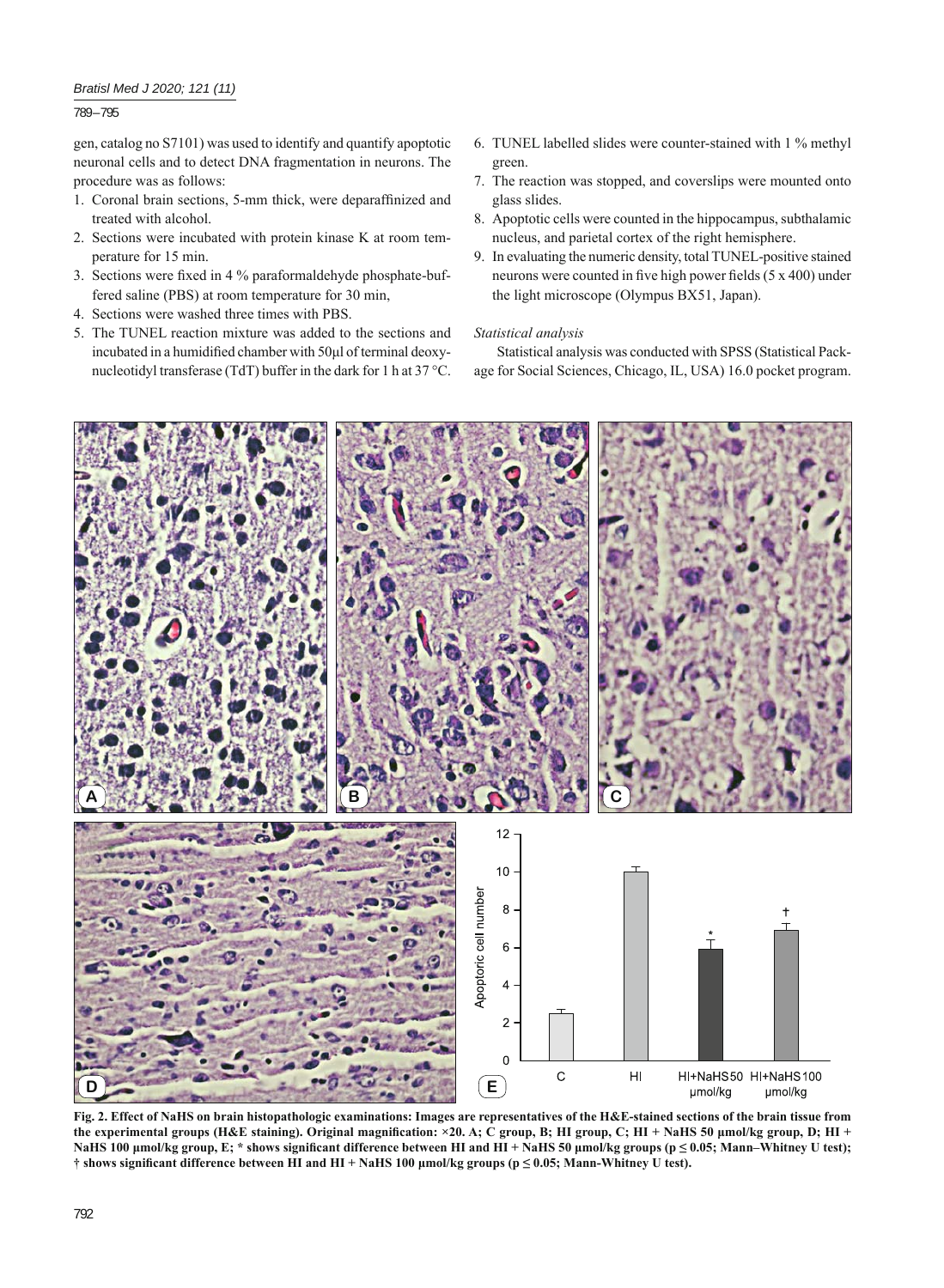

**Fig. 3. Effect of NaHS on the number of TUNEL-positive apoptotic neurons: A; C group, B; HI group, C; HI + NaHS 50 μmol/kg group, D; HI + NaHS 100** μmol/kg group, E; \* shows significant difference between HI and HI + NaHS 50 μmol/kg groups (p ≤ 0.05 Mann–Whitney U test); **† shows signifi cant difference between HI and HI + NaHS 100 μmol/kg groups (p ≤ 0.05; Mann‒Whitney U test).**

All results were given as means  $\pm$  standard error (SE). Multiple groups were compared via Kruskal-Wallis test, while Mann-Whitney U test was used to compare two groups. Values lower than p  $\leq$  0.05 were accepted as statistically significant.

# **Results**

## *Effect of NaHS on tissue TAS, TOS and OSI levels*

There were statistically significant differences in tissue TAS, TOS, and OSI levels among all the groups ( $p = 0.04$ ,  $p = 0.000$ and  $p = 0.03$ , respectively) (Tab. 1). TAS levels were significantly increased in the  $HI + NaHS$  100  $\mu$ mol/kg group as compared to C and HI groups ( $p = 0.014$ ,  $p = 0.04$ , respectively). Tissue TOS levels of HI and HI + NaHS 50  $\mu$ mol/kg groups were significantly

higher than those measured in the C group ( $p = 0.000$  and  $p =$ 0.000). In addition, 100 μmol/kg NaHS treatment showed signifi cantly decreased TOS levels in the HI + NaHS 100 μmol/kg group as compared to the HI group ( $p = 0.021$ ). High levels of OSI were found in the HI group as compared with C,  $HI + NaHS 50 \mu m ol/kg$ , and HI + NaHS 100 µmol/kg groups ( $p = 0.027$ ,  $p = 0.024$  and  $p = 0.011$ , respectively).

# *Effect of NaHS on mRNA expression of TNF-α, IL-6, NGF and iNOS*

There were no significant differences in TNF- $\alpha$ , IL-6, NGF, and iNOS gene mRNA expression levels in the brain tissues among C, HI, HI + NaHS 50 μmol/kg, and HI + NaHS 100 μmol/kg groups  $(p > 0.05)$ . Compared with the C group, plasma iNOS levels were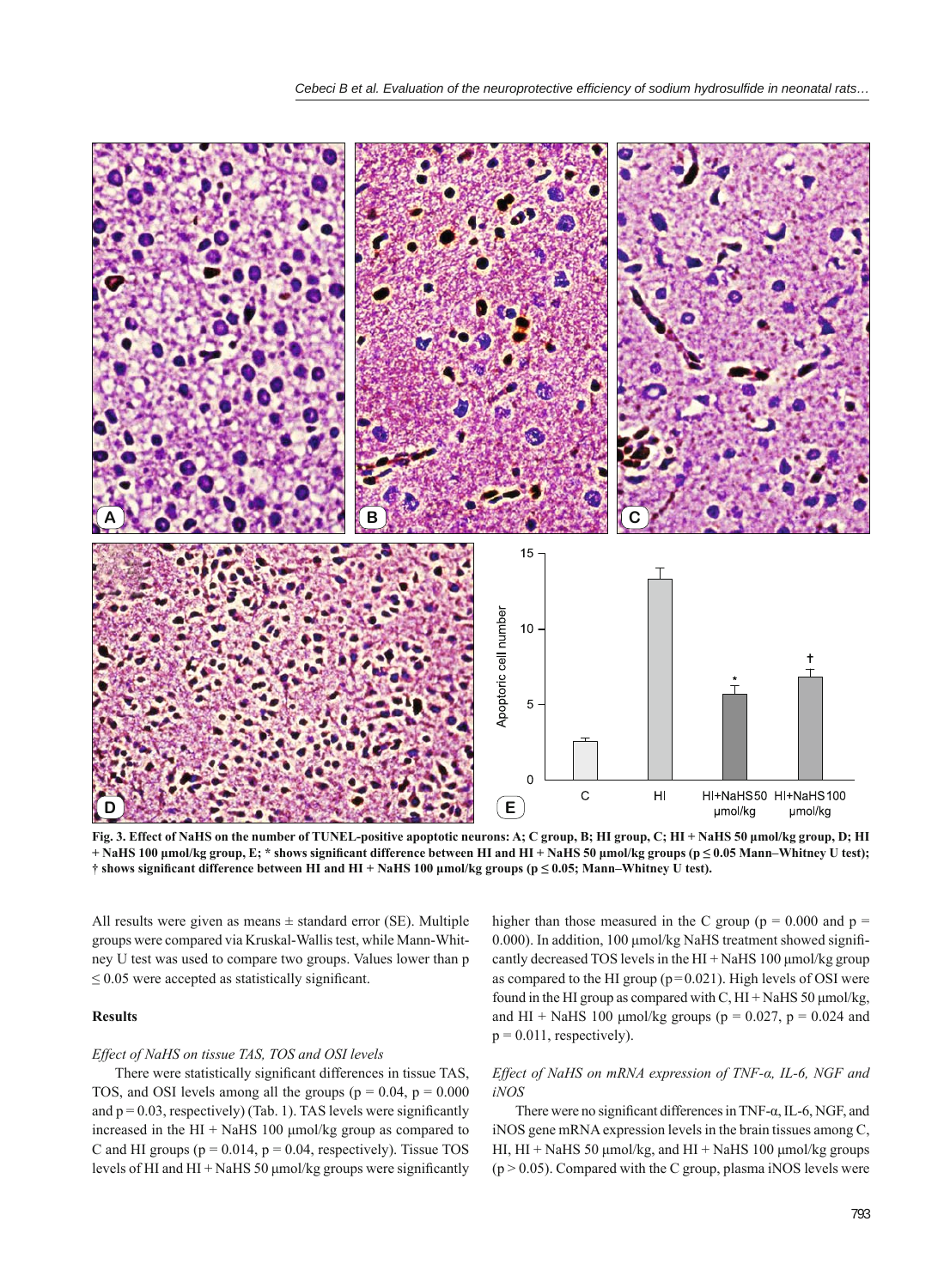## 789 – 795

decreased in HI + NaHS 50 μmol/kg and HI + NaHS 100 μmol/ kg groups, but this was not statistically significant. Expression levels of IL-6 and iNOS mRNA were increased in the HI group as compared to the C group ( $p = 0.017$ ,  $p = 0.05$ ). Low levels of NGF gene mRNA expression were significant in the HI group as compared with HI + NaHS 50  $\mu$ mol/kg and HI + NaHS 100  $\mu$ mol/ kg groups ( $p = 0.026$  and  $p = 0.017$ ) (Fig. 1).

#### *Effect of NaHS on brain histopathologic examinations*

Based on histopathological analyses of the brains, normal histology was observed in the C group. There were no hemorrhages, neutrophils, leukocyte infiltrations, or neuron degenerations in this group. Numerous small hemorrhages, neutrophil leukocyte infiltrations, and increased numbers of degenerated neurons were observed in the HI group (Fig. 2). With routine hematoxylin eosin staining, apoptotic neurons showed round bounding, nuclear condensation, and cytoplasmic shrinkage as compared to neurons of normal morphology. Normal-looking neurons did not show positive staining with TUNEL, and most apoptotic cells were nuclearpositive with TUNEL. Apoptotic cell numbers were statistically significantly different among C (2.5  $\pm$  0.16), HI (10  $\pm$  0.21), HI + NaHS 50 μmol/kg (5.9 ±0.45), and HI + NaHS 100 μmol/kg (6.9  $\pm$  0.34) (p = 0.000) groups with hematoxylin eosin staining. Compared with HI + NaHS 50  $\mu$ mol/kg and HI + NaHS 100  $\mu$ mol/kg groups, the apoptotic cell numbers were increased significantly in the HI group ( $p = 0.000$  and  $p = 0.000$ ) (Fig. 2E).

# *Effect of NaHS on the number of TUNEL-positive apoptotic neurons*

There were significantly more apoptotic cells in C  $(2.6 \pm 0.16)$ , HI (13.2  $\pm$  0.72), HI + NaHS 50 µmol/kg (5.7  $\pm$  0.64), and HI + NaHS 100  $\mu$ mol/kg (6.9  $\pm$  0.43) groups with TUNEL staining (p  $= 0.000$ ) (Fig. 3). The HI + NaHS 50 µmol/kg and HI + NaHS 100 μmol/kg groups did not differ significantly in terms of apoptotic cell numbers ( $p = 0.43$ ). However, the apoptotic cell numbers in  $HI + NaHS$  50  $\mu$ mol/kg and  $HI + NaHS$  100  $\mu$ mol/kg groups were significantly lower than in the HI group ( $p = 0.000$  and  $p = 0.000$ , respectively) (Fig. 3E).

#### **Discussion**

Hypoxic ischemic encephalopathy is one of the main causes of neonatal deaths, cerebral palsy, mental retardation, and epilepsy after the neonatal period. H2S is a molecule known to play a protective role against ischemia reperfusion in cardiac, liver, kidney, and brain tissue through angiogenesis induction, vasodilatation, and regulation of neuronal activity and glucose metabolism (11, 14). NaHS is an H2S transmitter and can directly transform into H2S in serum. In this study, the antioxidant efficiency of H2S in rats with hypoxic ischemic encephalopathy formation was evaluated through intraperitoneal NaHS application at doses of 50 μmol/kg and 100 μmmol/kg. The studies detected that inflammatory cytokines such as TNF- $\alpha$ , are intensively released during the reperfusion period following hypoxia-ischemia. Yin Jun et al. examined the neuroprotective effects of NaHS  $(15)$ , and a significant decrease in TNF-α levels was detected in the 100 μmol/kg group as compared to the 50 μmol/kg group in ischemia-reperfusion damage among sampled rat brains. Again, in a study investigating the effects of NaHS on lipopolysaccharide-induced inflammation in microglial cell cultures, it was concluded that NaHS decreased TNF- $\alpha$  expression (16). Parallel to this study, the results acquired by the present researchers show that a decrease was observed in TNF- $\alpha$  mRNA gene expression level in the NaHS groups, but this was not statistically significant. Astrocytes are also the main inflammatory mediators producing IL-6. A model studying astrocyte efficiency against neuroinflammation in degenerative neurological diseases in cell cultures has shown that exogenous applications of H2S decreased the IL-6 expression (17). In the present study, a statistically insignificant decrease was detected in the IL-6 level compared to HI,  $HI + NaHS$  50 µmol/kg, and  $HI + NaHS$  100 μmol/kg groups.

Although in previous studies, many mechanisms of anti-inflammatory and antioxidant efficiency were not clearly identified while investigating the effects of NaHS, its antioxidant effects were emphasized. Such studies have also shown that this effect was provided by decreasing iNOS, SOD, MDA, and hydrogen peroxide  $(H_2O_2)$  levels. In neonatal rats, it was shown that in the hypoxia-induced encephalopathy model, NaHS decreased both neuronal and inducible nitric oxide synthase mRNA expressions (18). Again, the neuroprotective effect of NaHS was checked; its antioxidant character was emphasized by decreasing oxidative stress; it was shown that NaHS given to rats with neuron damage related to oxygen-glucose-deficiency (OGD) inhibited MDA, NO, and  $H_2O_2(19)$ . Two studies conducted on rats with prenatal smoke exposure found that NaHS treatment healed neuronal chromatosis, functional disorder in central chemoreception, and Phox2b expression in the parafacial respiratory group (pFRG) region. They also detected that NaHS treatment stopped the decrease in glutathione levels occurring due to this effect in the medulla oblongata of neonatal rats. It also stopped the increase in malondialdehyde content and superoxide dismutase activity (20, 21). In another study, nicotinamide adenine dinucleotide phosphate (NADPH) oxidase (NOX) activity and antioxidant efficiency were evaluated in rats with medium cerebral artery occlusion and cerebral ischemia induction. They illustrated the antioxidant efficacy of NaHS by showing that it suppressed the enzyme activity of NOX, which is a reactive oxygen species (ROS) derivative, and thus strongly preserved the unity of the blood-brain barrier (22). Based on the antioxidant efficiency of NAHS in the present study, a significant increase in TAS levels, and a decrease in TOS and OSI levels were detected, especially in the 100 μmol/kg NaHS group as compared to the HI group.

Although the antiapoptotic efficacy of NaHS has not yet been completely explained, a study of cell cultures showed that when caspase-3 was inhibited in the mitochondrial pathway of cell apoptosis,  $H_2S$  mediated the antiapoptotic effects (23). In another study examining the neuroprotective effects of NaHS against neurotoxicity induced by β- amyloid peptide, numbers of apoptotic neurons were compared through the TUNEL method, and a significant decrease was detected in TUNEL-positive stained